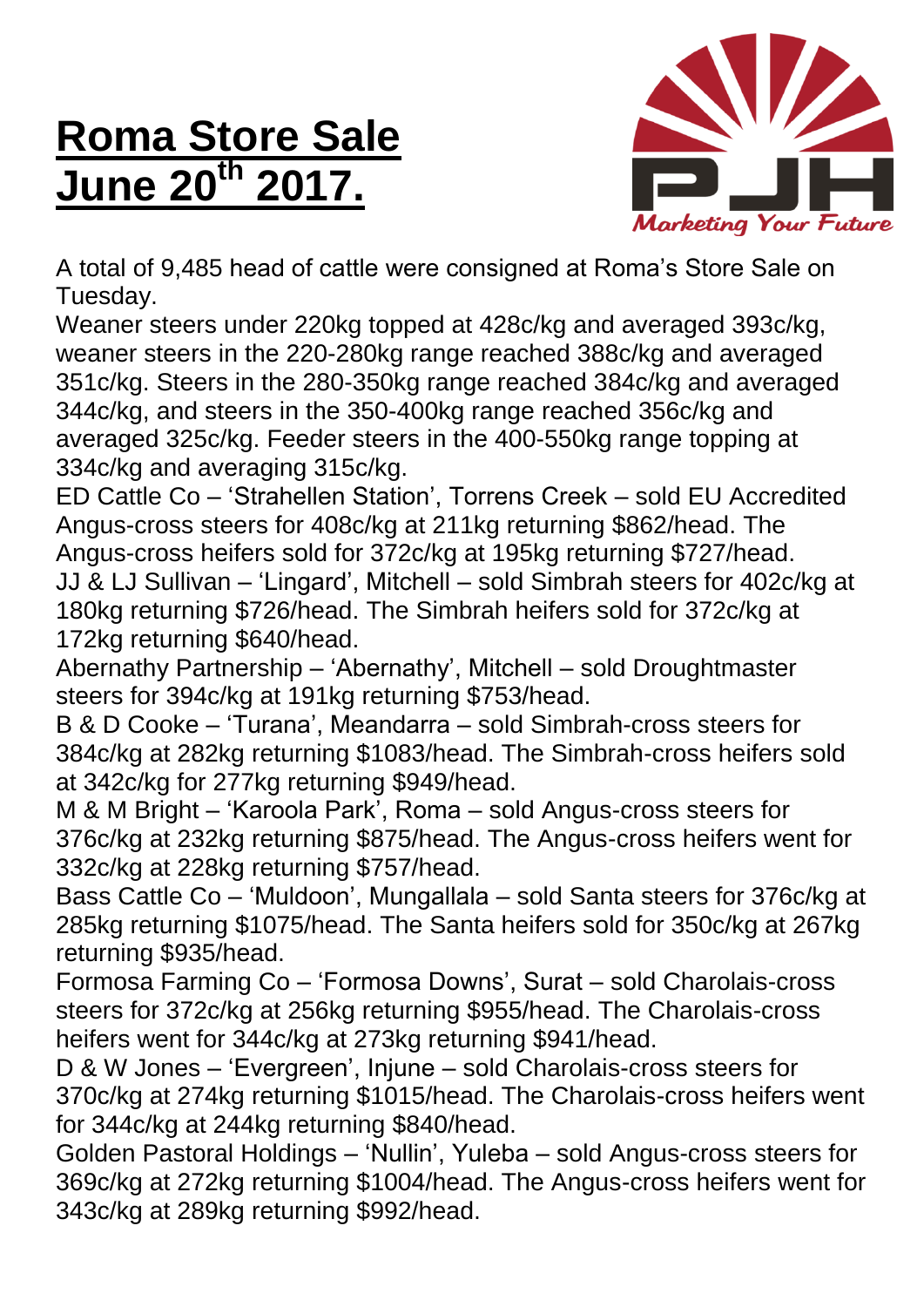EJ & CF Rolfe – 'Marie Downs', Roma – sold Charolais-cross steers for 360c/kg at 308kg returning \$1109/head. The Charolais-cross heifers went for 342c/kg at 289kg returning \$991/head.

RM & TL Ferguson – 'Bitmor', Roma – sold Charolais steers for 350c/kg at 310kg returning \$1087/head.

BM Packer Pty Ltd – 'Merino Downs', Roma – sold Charolais-cross steers for 348c/kg at 285kg returning \$992/head. The Charolais-cross heifers went for 338c/kg at 273kg returning \$925/head.

P & H Sanderson – 'Mundalya', Yuleba – sold Santa-cross steers for 330c/kg at 445kg returning \$1471/head.

WN & MM Jones – 'Norolle Downs', Roma – sold Angus steers for 328c/kg at 480kg returning \$1575/head.

Heifers under 220kg topped at 372c/kg and averaged 332c/kg, while heifers in the 220 – 280kg range topped at 360c/kg and averaged 327c/kg. Heifers in the 280-350kg range topped at 360c/kg, averaging 299c/kg. Heifers in the 350-450kg range topped at 320c/kg, averaging 280c/kg.

Dawson River Pastoral Co – 'Chinamans Bendemere', Yuleba – sold EU Accredited Angus-cross heifers for 360c/kg at 308kg returning \$1111/head.

Campmac Pty Ltd – 'Saramac Downs', Wallumbilla – sold Charbray-cross heifers for 350c/kg at 166kg returning \$583/head.

LJ & MT Ridge – 'Les-Mar', Roma – sold Angus heifers for 344c/kg at 219kg returning \$754/head.

Pimlico Pty Ltd – 'Kanandah Wedells Road', Glenmorgan – sold EU Accredited Angus-cross heifers for 324c/kg at 269kg returning \$872/head. NW & BE York – 'Yorkaringa', Wallumbilla – sold Hereford heifers for 312c/kg at 354kg returning \$1106/head.

Cows in the 300-400kg range topped at 248c/kg and averaged 185c/kg, while the 400-500kg reached 250c/kg, averaging 204c/kg. Cows over 500kg topped 230c/kg and averaged 220c/kg.

Yackatoon Grazing Co – 'Langrantha', Wandoan – sold Droughtmaster cows for 245c/kg at 386kg returning \$948/head.

## *PJH sell 7 th position next week.*